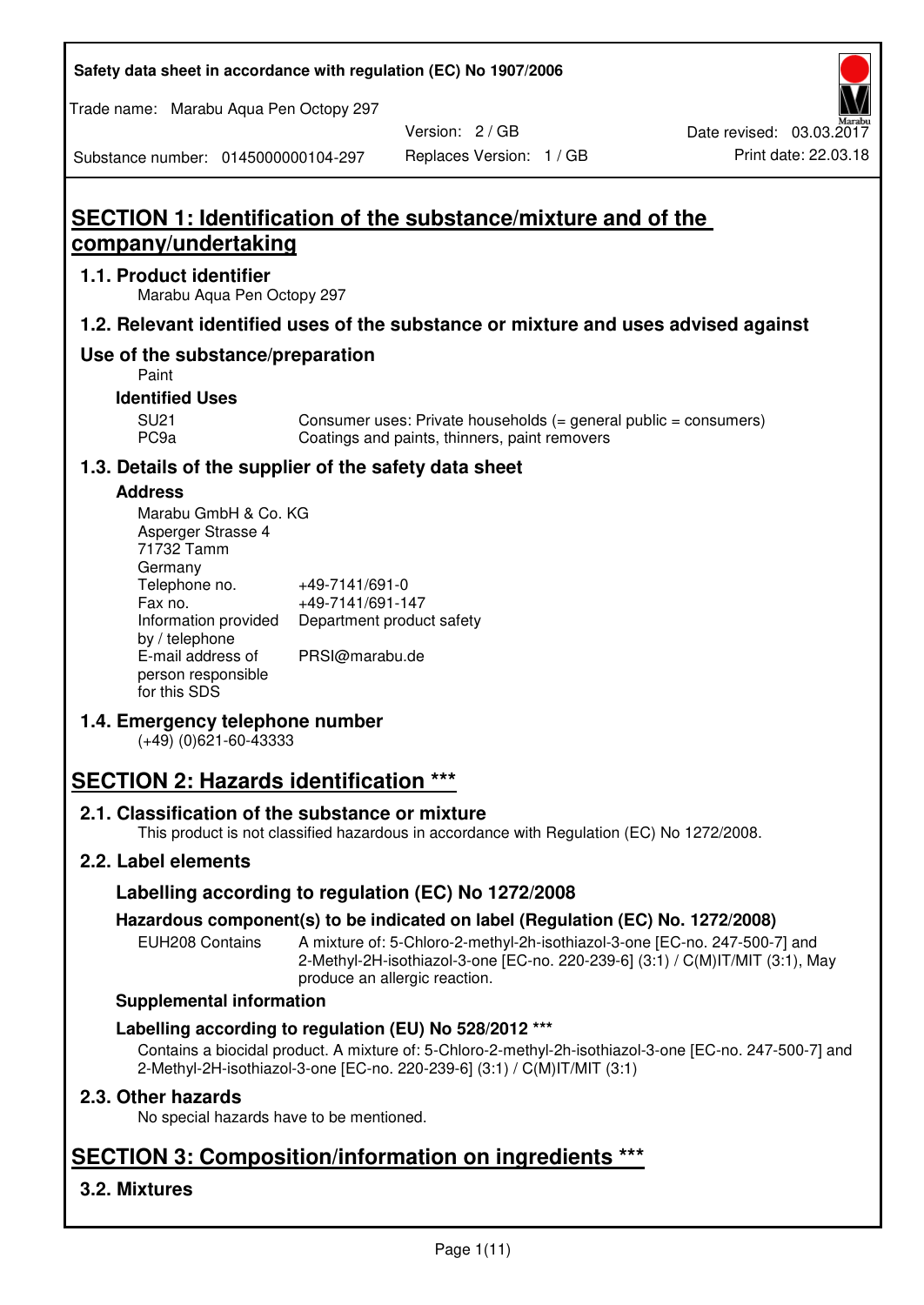| Safety data sheet in accordance with regulation (EC) No 1907/2006                                                                                                 |                                                                                                                         |                              |                                                      |                                                                  |      |                                                  |
|-------------------------------------------------------------------------------------------------------------------------------------------------------------------|-------------------------------------------------------------------------------------------------------------------------|------------------------------|------------------------------------------------------|------------------------------------------------------------------|------|--------------------------------------------------|
| Trade name: Marabu Aqua Pen Octopy 297                                                                                                                            |                                                                                                                         |                              |                                                      |                                                                  |      |                                                  |
| Substance number: 0145000000104-297                                                                                                                               |                                                                                                                         | Version: 2 / GB              |                                                      | Replaces Version: 1 / GB                                         |      | Date revised: 03.03.2017<br>Print date: 22.03.18 |
| <b>Chemical characterization</b>                                                                                                                                  |                                                                                                                         |                              |                                                      |                                                                  |      |                                                  |
| Paint based on water                                                                                                                                              |                                                                                                                         |                              |                                                      |                                                                  |      |                                                  |
| <b>Hazardous ingredients</b>                                                                                                                                      |                                                                                                                         |                              |                                                      |                                                                  |      |                                                  |
| <b>Ethanediol</b><br>CAS No.<br>EINECS no.<br>Registration no.<br>Concentration                                                                                   | $107 - 21 - 1$<br>203-473-3<br>01-2119456816-28<br>$>=$                                                                 | 1                            | $\overline{\phantom{0}}$                             | 10                                                               | $\%$ |                                                  |
| Classification (Regulation (EC) No. 1272/2008)                                                                                                                    | Acute Tox. 4<br>STOT RE 2                                                                                               |                              | H302<br>H373                                         |                                                                  |      |                                                  |
| <b>Bronopol (INN)</b><br>CAS No.<br>EINECS no.<br>Concentration                                                                                                   | $52 - 51 - 7$<br>200-143-0<br>$>=$                                                                                      | 0,01                         | $\prec$ and $\sim$                                   | 0,1                                                              | $\%$ |                                                  |
| Classification (Regulation (EC) No. 1272/2008)                                                                                                                    |                                                                                                                         |                              |                                                      |                                                                  |      |                                                  |
|                                                                                                                                                                   | Eye Dam. 1<br>Skin Irrit. 2<br>STOT SE 3<br>Acute Tox. 4<br>Acute Tox. 4<br>Aquatic Acute 1<br><b>Aquatic Chronic 1</b> |                              | H318<br>H315<br>H335<br>H302<br>H312<br>H400<br>H410 |                                                                  |      |                                                  |
| Concentration limits (Regulation (EC) No. 1272/2008)                                                                                                              | Aquatic Acute 1<br>Aquatic Chronic H410                                                                                 | H400                         | $M = 10$<br>$M = 1$                                  |                                                                  |      |                                                  |
| A mixture of: 5-Chloro-2-methyl-2h-isothiazol-3-one [EC-no. 247-500-7] and<br>2-Methyl-2H-isothiazol-3-one [EC-no. 220-239-6] (3:1) / C(M)IT/MIT (3:1)<br>CAS No. | 55965-84-9                                                                                                              |                              |                                                      |                                                                  |      |                                                  |
| Concentration                                                                                                                                                     |                                                                                                                         |                              | $\,<\,$                                              | 0,0015                                                           | $\%$ |                                                  |
| Classification (Regulation (EC) No. 1272/2008)                                                                                                                    | Acute Tox. 3<br>Aquatic Chronic 1<br>Aquatic Acute 1<br>Skin Sens. 1<br>Skin Corr. 1B<br>Acute Tox. 3<br>Acute Tox. 3   |                              | H331<br>H410<br>H400<br>H317<br>H314<br>H311<br>H301 |                                                                  |      |                                                  |
| Concentration limits (Regulation (EC) No. 1272/2008)                                                                                                              |                                                                                                                         |                              |                                                      |                                                                  |      |                                                  |
|                                                                                                                                                                   | Skin Corr. 1B<br>Eye Irrit. 2<br>Skin Irrit. 2<br>Skin Sens. 1                                                          | H314<br>H319<br>H315<br>H317 | $>= 0,6$                                             | $\epsilon = 0.06 < 0.6$<br>$\epsilon = 0.06 < 0.6$<br>$= 0,0015$ |      |                                                  |
| <b>Further ingredients ***</b>                                                                                                                                    |                                                                                                                         |                              |                                                      |                                                                  |      |                                                  |
| Glycerol<br>CAS No.<br>EINECS no.<br>Concentration                                                                                                                | $56 - 81 - 5$<br>200-289-5<br>$>=$                                                                                      | 10 <sup>°</sup>              | $\,<\,$                                              | 25                                                               | $\%$ | $[3]$                                            |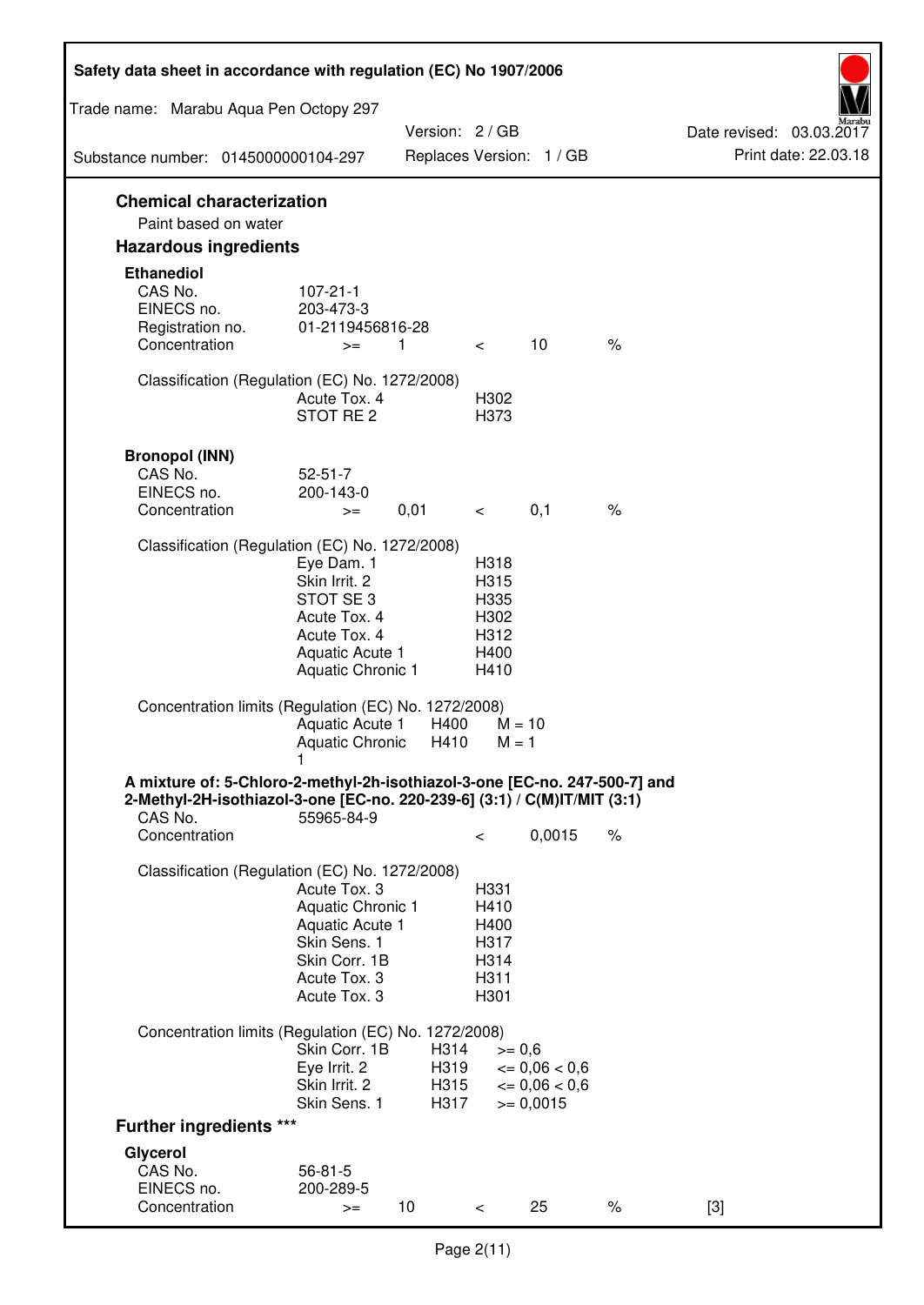| Safety data sheet in accordance with regulation (EC) No 1907/2006                                                                                                                  |                          |                          |
|------------------------------------------------------------------------------------------------------------------------------------------------------------------------------------|--------------------------|--------------------------|
| Trade name: Marabu Aqua Pen Octopy 297                                                                                                                                             | Version: 2 / GB          | Date revised: 03.03.2017 |
| Substance number: 0145000000104-297                                                                                                                                                | Replaces Version: 1 / GB | Print date: 22.03.18     |
|                                                                                                                                                                                    |                          |                          |
|                                                                                                                                                                                    |                          |                          |
| $\star$                                                                                                                                                                            |                          |                          |
| [3] Substance with occupational exposure limits                                                                                                                                    |                          |                          |
| <b>SECTION 4: First aid measures</b>                                                                                                                                               |                          |                          |
| 4.1. Description of first aid measures                                                                                                                                             |                          |                          |
| After skin contact<br>Wash with plenty of water and soap. Do NOT use solvents or thinners.                                                                                         |                          |                          |
| After eye contact                                                                                                                                                                  |                          |                          |
| Separate eyelids, wash the eyes thoroughly with water (15 min.). In case of irritation consult an oculist.<br><b>After ingestion</b>                                               |                          |                          |
| Rinse mouth thoroughly with water. If larger amounts are swallowed or in the event of symptoms take<br>medical treatment.                                                          |                          |                          |
| 4.2. Most important symptoms and effects, both acute and delayed<br>Until now no symptoms known so far.                                                                            |                          |                          |
| 4.3. Indication of any immediate medical attention and special treatment needed                                                                                                    |                          |                          |
| Hints for the physician / treatment<br>Treat symptomatically                                                                                                                       |                          |                          |
| <b>SECTION 5: Firefighting measures</b>                                                                                                                                            |                          |                          |
| 5.1. Extinguishing media                                                                                                                                                           |                          |                          |
| Suitable extinguishing media<br>Carbon dioxide, Foam, Sand, Water                                                                                                                  |                          |                          |
| 5.2. Special hazards arising from the substance or mixture<br>In the event of fire the following can be released: Carbon monoxide (CO); Carbon dioxide (CO2); dense<br>black smoke |                          |                          |
| 5.3. Advice for firefighters                                                                                                                                                       |                          |                          |
| <b>Other information</b><br>Collect contaminated fire-fighting water separately, must not be discharged into the drains.                                                           |                          |                          |
| <b>SECTION 6: Accidental release measures</b>                                                                                                                                      |                          |                          |
| 6.1. Personal precautions, protective equipment and emergency procedures<br>No particular measures required.                                                                       |                          |                          |
| 6.2. Environmental precautions<br>No particular measures required.                                                                                                                 |                          |                          |
|                                                                                                                                                                                    |                          |                          |

**6.3. Methods and material for containment and cleaning up**  Clean preferably with a detergent - avoid use of solvents.

## **6.4. Reference to other sections**

Information regarding Safe handling, see Section 7. Information regarding personal protective measures, see Section 8. Information regarding waste disposal, see Section 13.

# **SECTION 7: Handling and storage**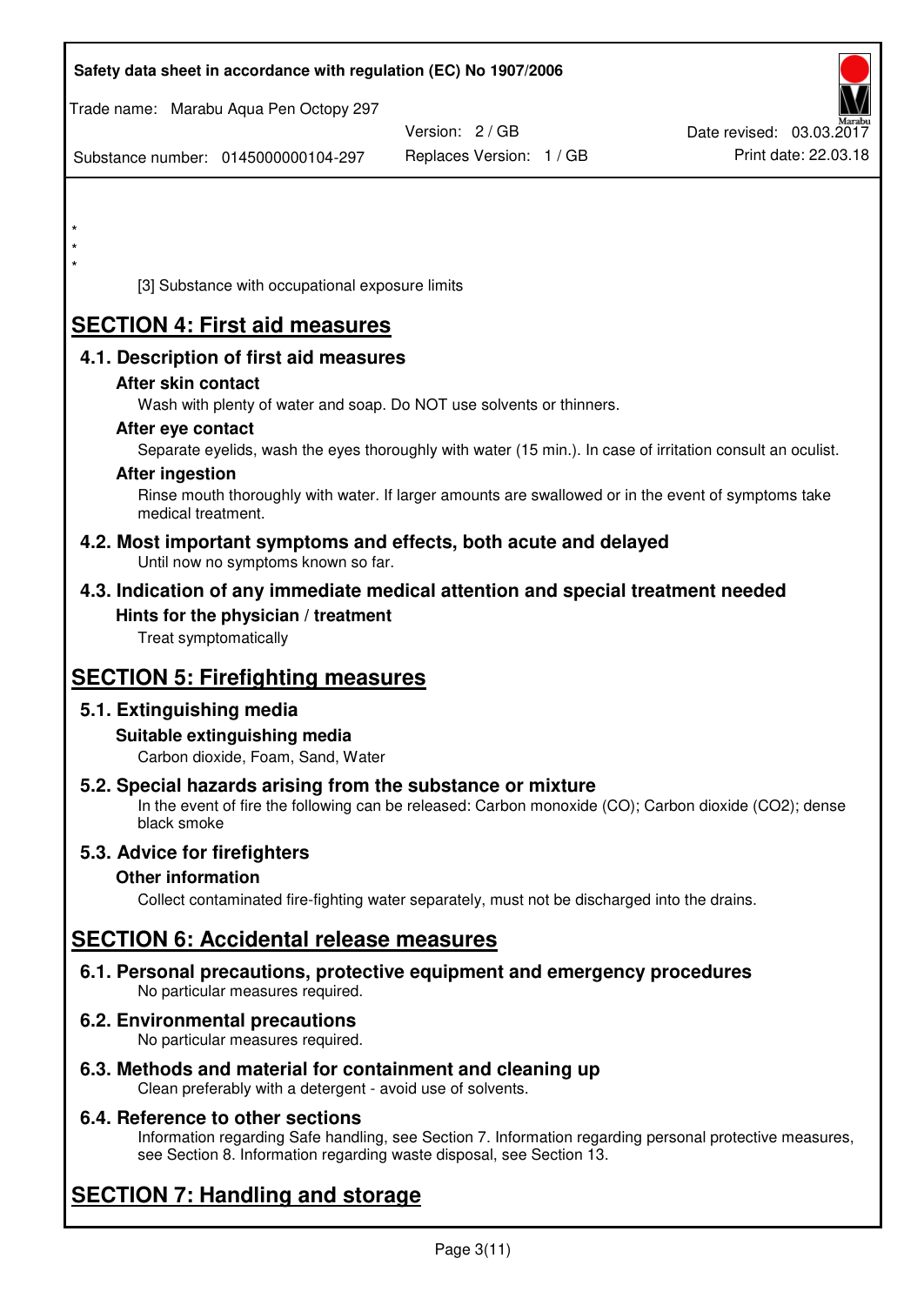| Safety data sheet in accordance with regulation (EC) No 1907/2006                                                                                                             |                                                                                                                                                                                                            |                                                  |
|-------------------------------------------------------------------------------------------------------------------------------------------------------------------------------|------------------------------------------------------------------------------------------------------------------------------------------------------------------------------------------------------------|--------------------------------------------------|
| Trade name: Marabu Aqua Pen Octopy 297                                                                                                                                        |                                                                                                                                                                                                            |                                                  |
| Substance number: 0145000000104-297                                                                                                                                           | Version: 2/GB<br>Replaces Version: 1 / GB                                                                                                                                                                  | Date revised: 03.03.2017<br>Print date: 22.03.18 |
| 7.1. Precautions for safe handling<br><b>Advice on safe handling</b><br>Advice on protection against fire and explosion<br>No special measures required.<br>Temperature class | Avoid skin and eye contact. Smoking, eating and drinking shall be prohibited in application area.<br>Classification of fires / temperature class / Ignition group / Dust explosion class<br>T <sub>2</sub> |                                                  |
| 7.2. Conditions for safe storage, including any incompatibilities<br>Requirements for storage rooms and vessels<br>Store in frostfree conditions.                             |                                                                                                                                                                                                            |                                                  |
| Storage class according to TRGS 510<br>Storage class according to<br><b>TRGS 510</b>                                                                                          | 12<br>Non-combustible liquids                                                                                                                                                                              |                                                  |
| 7.3. Specific end use(s)<br>Paint                                                                                                                                             |                                                                                                                                                                                                            |                                                  |
| <b>SECTION 8: Exposure controls/personal protection</b>                                                                                                                       |                                                                                                                                                                                                            |                                                  |
| 8.1. Control parameters                                                                                                                                                       |                                                                                                                                                                                                            |                                                  |
| <b>Exposure limit values</b>                                                                                                                                                  |                                                                                                                                                                                                            |                                                  |
| <b>Ethanediol</b>                                                                                                                                                             |                                                                                                                                                                                                            |                                                  |
| List<br><b>Type</b>                                                                                                                                                           | EH40<br><b>WEL</b>                                                                                                                                                                                         |                                                  |
| Value<br>Skin resorption / sensibilisation: Sk;                                                                                                                               | 10<br>mg/m <sup>3</sup><br><b>Status: 2011</b>                                                                                                                                                             |                                                  |
| Glycerol                                                                                                                                                                      |                                                                                                                                                                                                            |                                                  |
| List                                                                                                                                                                          | EH40                                                                                                                                                                                                       |                                                  |
| <b>Type</b><br>Value                                                                                                                                                          | <b>WEL</b><br>10<br>mg/m <sup>3</sup>                                                                                                                                                                      |                                                  |
| <b>Status: 2011</b>                                                                                                                                                           |                                                                                                                                                                                                            |                                                  |
| <b>Other information</b>                                                                                                                                                      |                                                                                                                                                                                                            |                                                  |
| There are not known any further control parameters.                                                                                                                           |                                                                                                                                                                                                            |                                                  |
| Derived No/Minimal Effect Levels (DNEL/DMEL)                                                                                                                                  |                                                                                                                                                                                                            |                                                  |
| <b>Ethanediol</b>                                                                                                                                                             |                                                                                                                                                                                                            |                                                  |
| Type of value                                                                                                                                                                 | Derived No Effect Level (DNEL)                                                                                                                                                                             |                                                  |
| Reference group<br>Duration of exposure                                                                                                                                       | Worker<br>Long term                                                                                                                                                                                        |                                                  |
| Route of exposure                                                                                                                                                             | inhalative                                                                                                                                                                                                 |                                                  |
| Mode of action                                                                                                                                                                | Local effects                                                                                                                                                                                              |                                                  |
| Concentration                                                                                                                                                                 | 35                                                                                                                                                                                                         | mg/m <sup>3</sup>                                |
| Type of value                                                                                                                                                                 | Derived No Effect Level (DNEL)                                                                                                                                                                             |                                                  |
| Reference group                                                                                                                                                               | Worker                                                                                                                                                                                                     |                                                  |
| Duration of exposure                                                                                                                                                          | Long term                                                                                                                                                                                                  |                                                  |
| Route of exposure<br>Mode of action                                                                                                                                           | dermal<br>Systemic effects                                                                                                                                                                                 |                                                  |
| Concentration                                                                                                                                                                 | 106                                                                                                                                                                                                        | mg/kg                                            |
| Type of value<br>Reference group                                                                                                                                              | Derived No Effect Level (DNEL)<br>Consumer                                                                                                                                                                 |                                                  |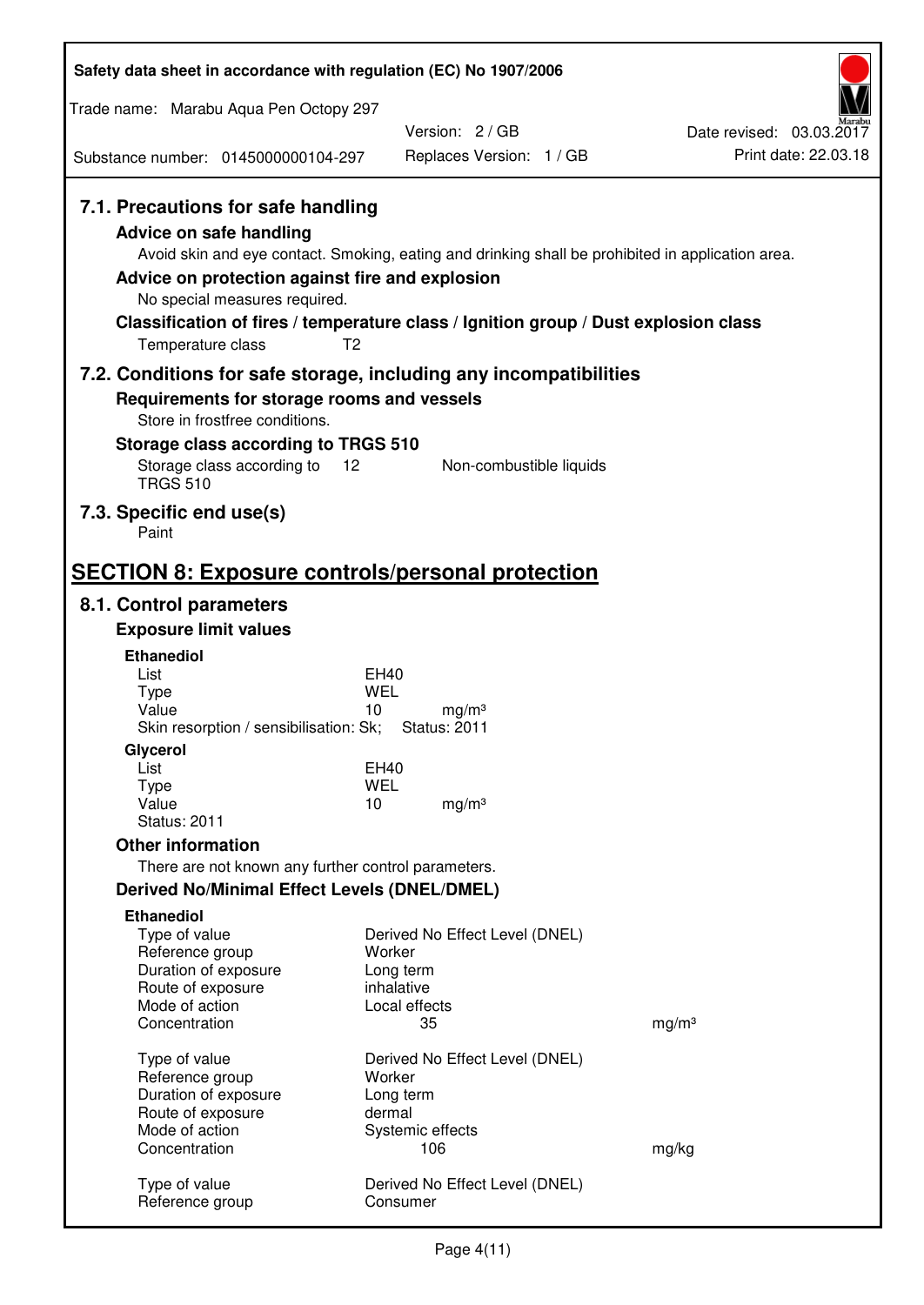| Trade name: Marabu Aqua Pen Octopy 297<br>Version: 2 / GB<br>Date revised: 03.03.2017<br>Print date: 22.03.18<br>Replaces Version: 1 / GB<br>Substance number: 0145000000104-297<br>Duration of exposure<br>Long term<br>inhalative<br>Route of exposure<br>Mode of action<br>Local effects<br>Concentration<br>7<br>mg/m <sup>3</sup><br>Type of value<br>Derived No Effect Level (DNEL)<br>Reference group<br>Consumer<br>Duration of exposure<br>Long term<br>Route of exposure<br>dermal<br>Mode of action<br>Systemic effects<br>Concentration<br>53<br>mg/kg |
|--------------------------------------------------------------------------------------------------------------------------------------------------------------------------------------------------------------------------------------------------------------------------------------------------------------------------------------------------------------------------------------------------------------------------------------------------------------------------------------------------------------------------------------------------------------------|
|                                                                                                                                                                                                                                                                                                                                                                                                                                                                                                                                                                    |
|                                                                                                                                                                                                                                                                                                                                                                                                                                                                                                                                                                    |
|                                                                                                                                                                                                                                                                                                                                                                                                                                                                                                                                                                    |
|                                                                                                                                                                                                                                                                                                                                                                                                                                                                                                                                                                    |
|                                                                                                                                                                                                                                                                                                                                                                                                                                                                                                                                                                    |
|                                                                                                                                                                                                                                                                                                                                                                                                                                                                                                                                                                    |
|                                                                                                                                                                                                                                                                                                                                                                                                                                                                                                                                                                    |
|                                                                                                                                                                                                                                                                                                                                                                                                                                                                                                                                                                    |
|                                                                                                                                                                                                                                                                                                                                                                                                                                                                                                                                                                    |
|                                                                                                                                                                                                                                                                                                                                                                                                                                                                                                                                                                    |
|                                                                                                                                                                                                                                                                                                                                                                                                                                                                                                                                                                    |
| <b>Predicted No Effect Concentration (PNEC)</b>                                                                                                                                                                                                                                                                                                                                                                                                                                                                                                                    |
| <b>Ethanediol</b>                                                                                                                                                                                                                                                                                                                                                                                                                                                                                                                                                  |
| <b>PNEC</b><br>Type of value                                                                                                                                                                                                                                                                                                                                                                                                                                                                                                                                       |
| <b>Type</b><br>Freshwater                                                                                                                                                                                                                                                                                                                                                                                                                                                                                                                                          |
| Concentration<br>10<br>mg/l                                                                                                                                                                                                                                                                                                                                                                                                                                                                                                                                        |
| <b>PNEC</b><br>Type of value                                                                                                                                                                                                                                                                                                                                                                                                                                                                                                                                       |
| <b>Type</b><br>Saltwater                                                                                                                                                                                                                                                                                                                                                                                                                                                                                                                                           |
| Concentration<br>1<br>mg/l                                                                                                                                                                                                                                                                                                                                                                                                                                                                                                                                         |
| <b>PNEC</b><br>Type of value                                                                                                                                                                                                                                                                                                                                                                                                                                                                                                                                       |
| <b>Type</b><br>Water (intermittent release)                                                                                                                                                                                                                                                                                                                                                                                                                                                                                                                        |
| Concentration<br>10<br>mg/l                                                                                                                                                                                                                                                                                                                                                                                                                                                                                                                                        |
| <b>PNEC</b><br>Type of value                                                                                                                                                                                                                                                                                                                                                                                                                                                                                                                                       |
| <b>Type</b><br>Sewage treatment plant (STP)                                                                                                                                                                                                                                                                                                                                                                                                                                                                                                                        |
| Concentration<br>199,5<br>mg/l                                                                                                                                                                                                                                                                                                                                                                                                                                                                                                                                     |
|                                                                                                                                                                                                                                                                                                                                                                                                                                                                                                                                                                    |
| Type of value<br><b>PNEC</b><br>Freshwater sediment                                                                                                                                                                                                                                                                                                                                                                                                                                                                                                                |
| Type<br>Concentration<br>37<br>mg/kg                                                                                                                                                                                                                                                                                                                                                                                                                                                                                                                               |
|                                                                                                                                                                                                                                                                                                                                                                                                                                                                                                                                                                    |
| <b>PNEC</b><br>Type of value                                                                                                                                                                                                                                                                                                                                                                                                                                                                                                                                       |
| Marine sediment<br>Type<br>Concentration<br>3,7<br>mg/kg                                                                                                                                                                                                                                                                                                                                                                                                                                                                                                           |
|                                                                                                                                                                                                                                                                                                                                                                                                                                                                                                                                                                    |
| Type of value<br><b>PNEC</b>                                                                                                                                                                                                                                                                                                                                                                                                                                                                                                                                       |
| Soil<br><b>Type</b><br>Concentration<br>1,53<br>mg/kg                                                                                                                                                                                                                                                                                                                                                                                                                                                                                                              |
|                                                                                                                                                                                                                                                                                                                                                                                                                                                                                                                                                                    |
| 8.2. Exposure controls                                                                                                                                                                                                                                                                                                                                                                                                                                                                                                                                             |
| <b>Exposure controls</b>                                                                                                                                                                                                                                                                                                                                                                                                                                                                                                                                           |
| Provide adequate ventilation.                                                                                                                                                                                                                                                                                                                                                                                                                                                                                                                                      |
| <b>Respiratory protection</b>                                                                                                                                                                                                                                                                                                                                                                                                                                                                                                                                      |
| Not necessary.                                                                                                                                                                                                                                                                                                                                                                                                                                                                                                                                                     |
| <b>Hand protection</b>                                                                                                                                                                                                                                                                                                                                                                                                                                                                                                                                             |
| Not necessary.<br>In case of intensive contact wear protective gloves.                                                                                                                                                                                                                                                                                                                                                                                                                                                                                             |
| There is no one glove material or combination of materials that will give unlimited resistance to any                                                                                                                                                                                                                                                                                                                                                                                                                                                              |
| individual or combination of chemicals.                                                                                                                                                                                                                                                                                                                                                                                                                                                                                                                            |
| For prolonged or repeated handling nitrile rubber gloves with textile undergloves are required.<br>Material thickness<br>0,5<br>mm<br>$\, > \,$                                                                                                                                                                                                                                                                                                                                                                                                                    |
| 30<br>Breakthrough time<br>min<br>$\,<\,$                                                                                                                                                                                                                                                                                                                                                                                                                                                                                                                          |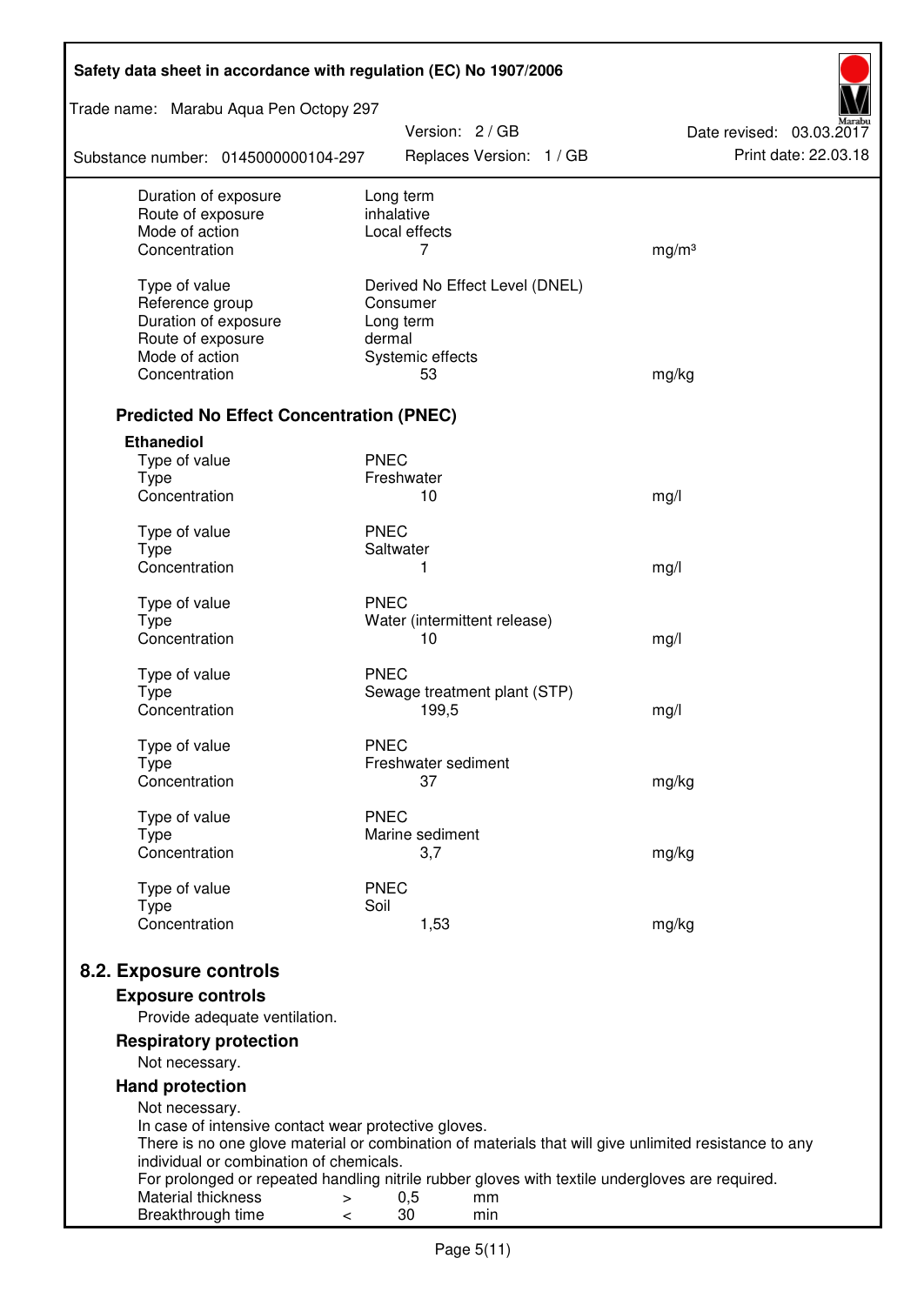| Safety data sheet in accordance with regulation (EC) No 1907/2006                                                                                                                                                                                                                                                                                                                                |                                 |                                 |                                                                                                                                                                                                                                                                                                                    |  |
|--------------------------------------------------------------------------------------------------------------------------------------------------------------------------------------------------------------------------------------------------------------------------------------------------------------------------------------------------------------------------------------------------|---------------------------------|---------------------------------|--------------------------------------------------------------------------------------------------------------------------------------------------------------------------------------------------------------------------------------------------------------------------------------------------------------------|--|
| Trade name: Marabu Aqua Pen Octopy 297                                                                                                                                                                                                                                                                                                                                                           |                                 |                                 |                                                                                                                                                                                                                                                                                                                    |  |
|                                                                                                                                                                                                                                                                                                                                                                                                  | Version: 2 / GB                 |                                 | Date revised: 03.03.2017                                                                                                                                                                                                                                                                                           |  |
| Substance number: 0145000000104-297                                                                                                                                                                                                                                                                                                                                                              |                                 | Replaces Version: 1 / GB        | Print date: 22.03.18                                                                                                                                                                                                                                                                                               |  |
| The breakthrough time must be greater than the end use time of the product.<br>replacement must be followed.<br>Gloves should be replaced regularly and if there is any sign of damage to the glove material.<br>Always ensure that gloves are free from defects and that they are stored and used correctly.<br>maintenance.<br>once exposure has occurred.<br>Eye protection<br>Not necessary. |                                 |                                 | The instructions and information provided by the glove manufacturer on use, storage, maintenance and<br>The performance or effectiveness of the glove may be reduced by physical/ chemical damage and poor<br>Barrier creams may help to protect the exposed areas of the skin, they should however not be applied |  |
| <b>Body protection</b>                                                                                                                                                                                                                                                                                                                                                                           |                                 |                                 |                                                                                                                                                                                                                                                                                                                    |  |
| Not applicable.                                                                                                                                                                                                                                                                                                                                                                                  |                                 |                                 |                                                                                                                                                                                                                                                                                                                    |  |
|                                                                                                                                                                                                                                                                                                                                                                                                  |                                 |                                 |                                                                                                                                                                                                                                                                                                                    |  |
| <b>SECTION 9: Physical and chemical properties</b>                                                                                                                                                                                                                                                                                                                                               |                                 |                                 |                                                                                                                                                                                                                                                                                                                    |  |
| 9.1. Information on basic physical and chemical properties                                                                                                                                                                                                                                                                                                                                       |                                 |                                 |                                                                                                                                                                                                                                                                                                                    |  |
| <b>Form</b><br><b>Colour</b>                                                                                                                                                                                                                                                                                                                                                                     | liquid<br>coloured              |                                 |                                                                                                                                                                                                                                                                                                                    |  |
| <b>Odour</b>                                                                                                                                                                                                                                                                                                                                                                                     | odourless                       |                                 |                                                                                                                                                                                                                                                                                                                    |  |
| <b>Odour threshold</b>                                                                                                                                                                                                                                                                                                                                                                           |                                 |                                 |                                                                                                                                                                                                                                                                                                                    |  |
| Remarks                                                                                                                                                                                                                                                                                                                                                                                          | No data available               |                                 |                                                                                                                                                                                                                                                                                                                    |  |
| <b>Melting point</b>                                                                                                                                                                                                                                                                                                                                                                             |                                 |                                 |                                                                                                                                                                                                                                                                                                                    |  |
| Remarks                                                                                                                                                                                                                                                                                                                                                                                          | not determined                  |                                 |                                                                                                                                                                                                                                                                                                                    |  |
| <b>Freezing point</b>                                                                                                                                                                                                                                                                                                                                                                            |                                 |                                 |                                                                                                                                                                                                                                                                                                                    |  |
| Remarks                                                                                                                                                                                                                                                                                                                                                                                          | not determined                  |                                 |                                                                                                                                                                                                                                                                                                                    |  |
| Initial boiling point and boiling range                                                                                                                                                                                                                                                                                                                                                          |                                 |                                 |                                                                                                                                                                                                                                                                                                                    |  |
| Value                                                                                                                                                                                                                                                                                                                                                                                            | appr. 100                       |                                 | $\rm ^{\circ}C$                                                                                                                                                                                                                                                                                                    |  |
| Pressure                                                                                                                                                                                                                                                                                                                                                                                         | 1.013                           | hPa                             |                                                                                                                                                                                                                                                                                                                    |  |
| Source                                                                                                                                                                                                                                                                                                                                                                                           | Literature value                |                                 |                                                                                                                                                                                                                                                                                                                    |  |
| <b>Flash point</b>                                                                                                                                                                                                                                                                                                                                                                               |                                 |                                 |                                                                                                                                                                                                                                                                                                                    |  |
| Remarks                                                                                                                                                                                                                                                                                                                                                                                          | Not applicable                  |                                 |                                                                                                                                                                                                                                                                                                                    |  |
| Evaporation rate (ether $= 1$ ) :                                                                                                                                                                                                                                                                                                                                                                |                                 |                                 |                                                                                                                                                                                                                                                                                                                    |  |
| Remarks                                                                                                                                                                                                                                                                                                                                                                                          | not determined                  |                                 |                                                                                                                                                                                                                                                                                                                    |  |
| Flammability (solid, gas)                                                                                                                                                                                                                                                                                                                                                                        |                                 |                                 |                                                                                                                                                                                                                                                                                                                    |  |
| Not applicable                                                                                                                                                                                                                                                                                                                                                                                   |                                 |                                 |                                                                                                                                                                                                                                                                                                                    |  |
| Upper/lower flammability or explosive limits                                                                                                                                                                                                                                                                                                                                                     |                                 |                                 |                                                                                                                                                                                                                                                                                                                    |  |
| Lower explosion limit                                                                                                                                                                                                                                                                                                                                                                            | 3,2<br>appr.                    |                                 | $%$ (V)                                                                                                                                                                                                                                                                                                            |  |
| Upper explosion limit<br>Source                                                                                                                                                                                                                                                                                                                                                                  | 53<br>appr.<br>Literature value |                                 | $%$ (V)                                                                                                                                                                                                                                                                                                            |  |
|                                                                                                                                                                                                                                                                                                                                                                                                  |                                 |                                 |                                                                                                                                                                                                                                                                                                                    |  |
| Vapour pressure<br>Value                                                                                                                                                                                                                                                                                                                                                                         | 23                              |                                 | hPa                                                                                                                                                                                                                                                                                                                |  |
| Temperature                                                                                                                                                                                                                                                                                                                                                                                      | appr.<br>20                     | °C                              |                                                                                                                                                                                                                                                                                                                    |  |
| Method                                                                                                                                                                                                                                                                                                                                                                                           |                                 | Value taken from the literature |                                                                                                                                                                                                                                                                                                                    |  |
| <b>Vapour density</b>                                                                                                                                                                                                                                                                                                                                                                            |                                 |                                 |                                                                                                                                                                                                                                                                                                                    |  |
| Remarks                                                                                                                                                                                                                                                                                                                                                                                          | not determined                  |                                 |                                                                                                                                                                                                                                                                                                                    |  |
| <b>Density</b>                                                                                                                                                                                                                                                                                                                                                                                   |                                 |                                 |                                                                                                                                                                                                                                                                                                                    |  |
| Remarks                                                                                                                                                                                                                                                                                                                                                                                          | not determined                  |                                 |                                                                                                                                                                                                                                                                                                                    |  |
| Solubility in water                                                                                                                                                                                                                                                                                                                                                                              |                                 |                                 |                                                                                                                                                                                                                                                                                                                    |  |
| Remarks                                                                                                                                                                                                                                                                                                                                                                                          | miscible                        |                                 |                                                                                                                                                                                                                                                                                                                    |  |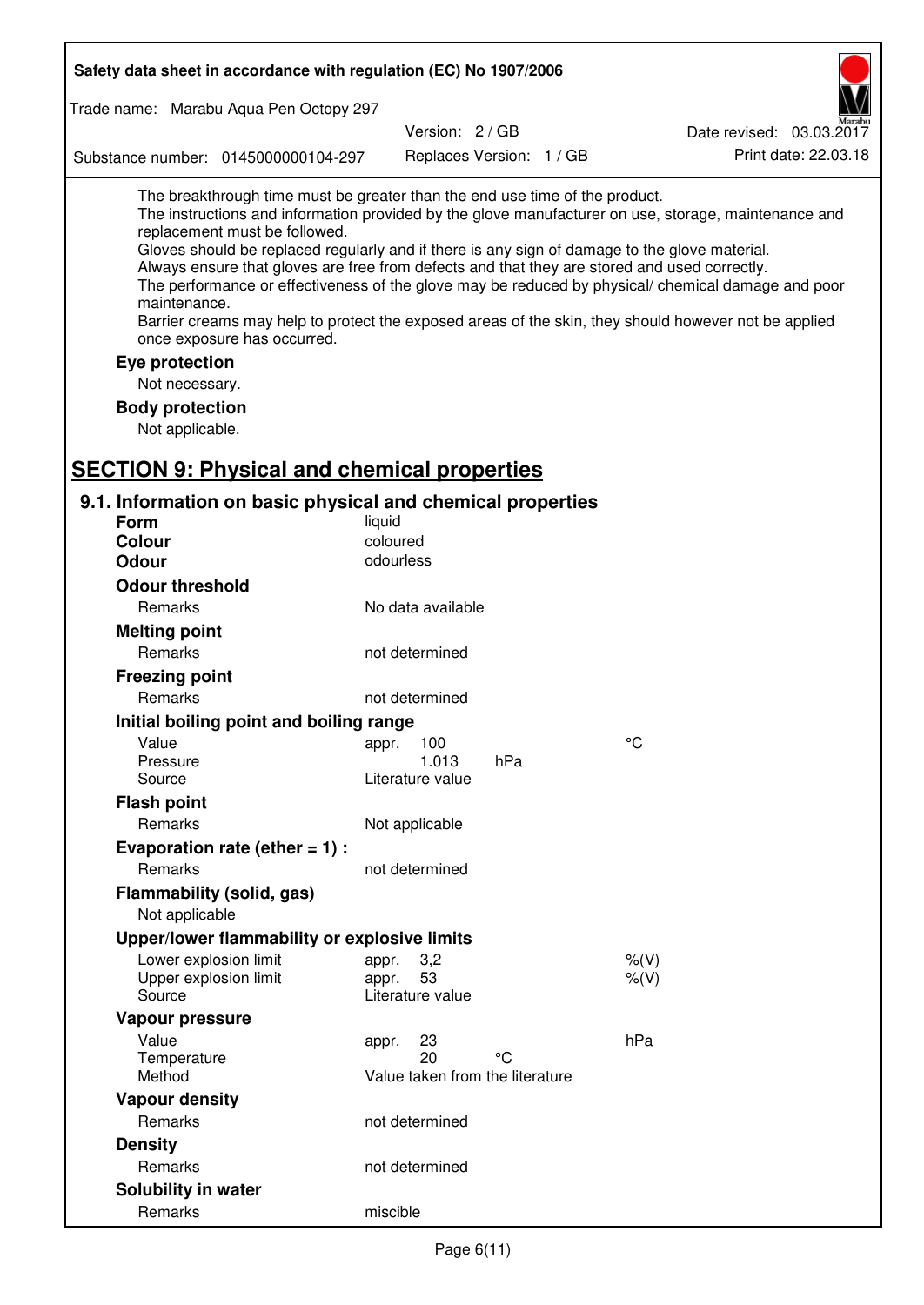| Safety data sheet in accordance with regulation (EC) No 1907/2006                    |                                                                   |                 |                                                  |  |
|--------------------------------------------------------------------------------------|-------------------------------------------------------------------|-----------------|--------------------------------------------------|--|
| Trade name: Marabu Aqua Pen Octopy 297                                               |                                                                   |                 |                                                  |  |
| Substance number: 0145000000104-297                                                  | Version: 2 / GB<br>Replaces Version: 1 / GB                       |                 | Date revised: 03.03.2017<br>Print date: 22.03.18 |  |
| Ignition temperature                                                                 |                                                                   |                 |                                                  |  |
| Value<br>Source                                                                      | 410<br>appr.<br>Literature value                                  | $\rm ^{\circ}C$ |                                                  |  |
| <b>Viscosity</b>                                                                     |                                                                   |                 |                                                  |  |
| Remarks                                                                              |                                                                   |                 |                                                  |  |
| Remarks                                                                              | not determined                                                    |                 |                                                  |  |
| 9.2. Other information<br><b>Other information</b><br>None known                     |                                                                   |                 |                                                  |  |
| <b>SECTION 10: Stability and reactivity</b>                                          |                                                                   |                 |                                                  |  |
| 10.1. Reactivity<br>None                                                             |                                                                   |                 |                                                  |  |
| 10.2. Chemical stability<br>No hazardous reactions known.                            |                                                                   |                 |                                                  |  |
| 10.3. Possibility of hazardous reactions<br>No hazardous reactions known.            |                                                                   |                 |                                                  |  |
| 10.4. Conditions to avoid<br>No hazardous reactions known.                           |                                                                   |                 |                                                  |  |
| 10.5. Incompatible materials<br>None                                                 |                                                                   |                 |                                                  |  |
| 10.6. Hazardous decomposition products<br>No hazardous decomposition products known. |                                                                   |                 |                                                  |  |
| <b>SECTION 11: Toxicological information</b>                                         |                                                                   |                 |                                                  |  |
| 11.1. Information on toxicological effects                                           |                                                                   |                 |                                                  |  |
| <b>Acute oral toxicity</b>                                                           |                                                                   |                 |                                                  |  |
| Remarks                                                                              | Based on available data, the classification criteria are not met. |                 |                                                  |  |
| <b>Acute dermal toxicity</b><br>Remarks                                              | Based on available data, the classification criteria are not met. |                 |                                                  |  |
| <b>Acute inhalational toxicity</b>                                                   |                                                                   |                 |                                                  |  |
| Remarks                                                                              | Based on available data, the classification criteria are not met. |                 |                                                  |  |
| <b>Skin corrosion/irritation</b>                                                     |                                                                   |                 |                                                  |  |
| Remarks                                                                              | Based on available data, the classification criteria are not met. |                 |                                                  |  |
| Serious eye damage/irritation                                                        |                                                                   |                 |                                                  |  |
| Remarks                                                                              | Based on available data, the classification criteria are not met. |                 |                                                  |  |
| <b>Sensitization</b>                                                                 |                                                                   |                 |                                                  |  |
| Remarks                                                                              | Based on available data, the classification criteria are not met. |                 |                                                  |  |
| <b>Mutagenicity</b><br>Remarks                                                       | Based on available data, the classification criteria are not met. |                 |                                                  |  |
| <b>Reproductive toxicity</b>                                                         |                                                                   |                 |                                                  |  |
| Remarks                                                                              | Based on available data, the classification criteria are not met. |                 |                                                  |  |
| Carcinogenicity                                                                      |                                                                   |                 |                                                  |  |
| Remarks                                                                              | Based on available data, the classification criteria are not met. |                 |                                                  |  |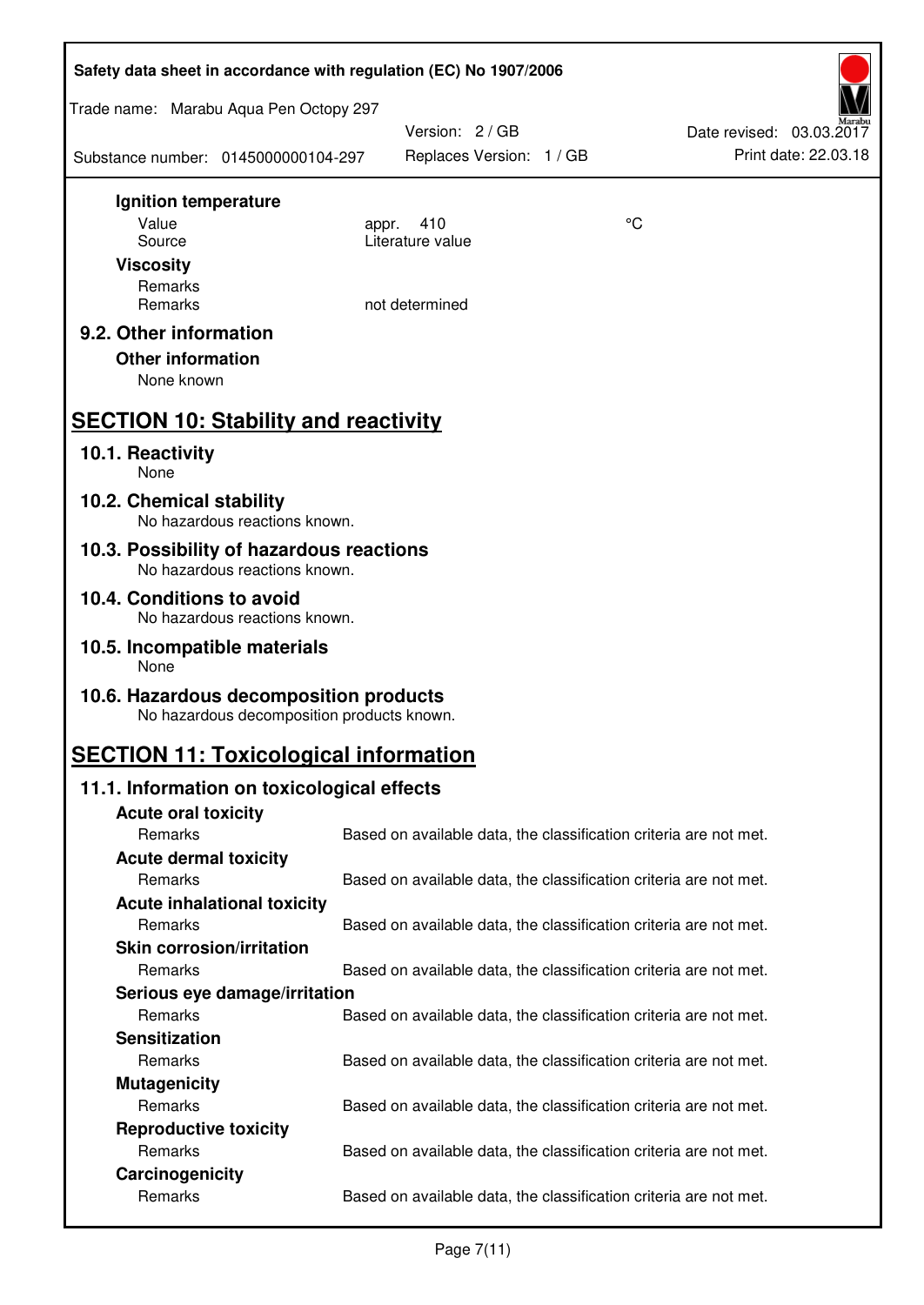#### **Safety data sheet in accordance with regulation (EC) No 1907/2006**

Trade name: Marabu Aqua Pen Octopy 297

Version: 2 / GB

Replaces Version: 1 / GB Print date: 22.03.18 Date revised: 03.03.2017

Substance number: 0145000000104-297

## **Specific Target Organ Toxicity (STOT)**

**Single exposure** 

Based on available data, the classification criteria are not met.

**Repeated exposure** 

Remarks Based on available data, the classification criteria are not met.

#### **Aspiration hazard**

Based on available data, the classification criteria are not met.

#### **Experience in practice**

Provided all the recommended protective and safety precautions are taken, experience shows that no risk to health can be expected.

#### **Other information**

There are no data available on the mixture itself. The mixture has been assessed following the additivity method of the GHS/CLP Regulation (EC) No 1272/2008.

# **SECTION 12: Ecological information**

## **12.1. Toxicity**

#### **General information**

There are no data available on the mixture itself.Do not allow to enter drains or water courses.The mixture has been assessed following the summation method of the CLP Regulation (EC) No 1272/2008 and is not classified as dangerous for the environment.

## **12.2. Persistence and degradability**

#### **General information**

There are no data available on the mixture itself.

#### **12.3. Bioaccumulative potential**

#### **General information**

There are no data available on the mixture itself.

#### **12.4. Mobility in soil**

#### **General information**

There are no data available on the mixture itself.

**12.5. Results of PBT and vPvB assessment** 

#### **General information**

There are no data available on the mixture itself.

#### **12.6. Other adverse effects**

#### **General information**

There are no data available on the mixture itself.

## **SECTION 13: Disposal considerations**

## **13.1. Waste treatment methods**

#### **Disposal recommendations for the product**

The product can be placed with other household refuse. Small residues in containers can be washed-out with water and put into the drainage system.

#### **Disposal recommendations for packaging**

Packaging that cannot be cleaned should be disposed off as product waste. Completely emptied packagings can be given for recycling.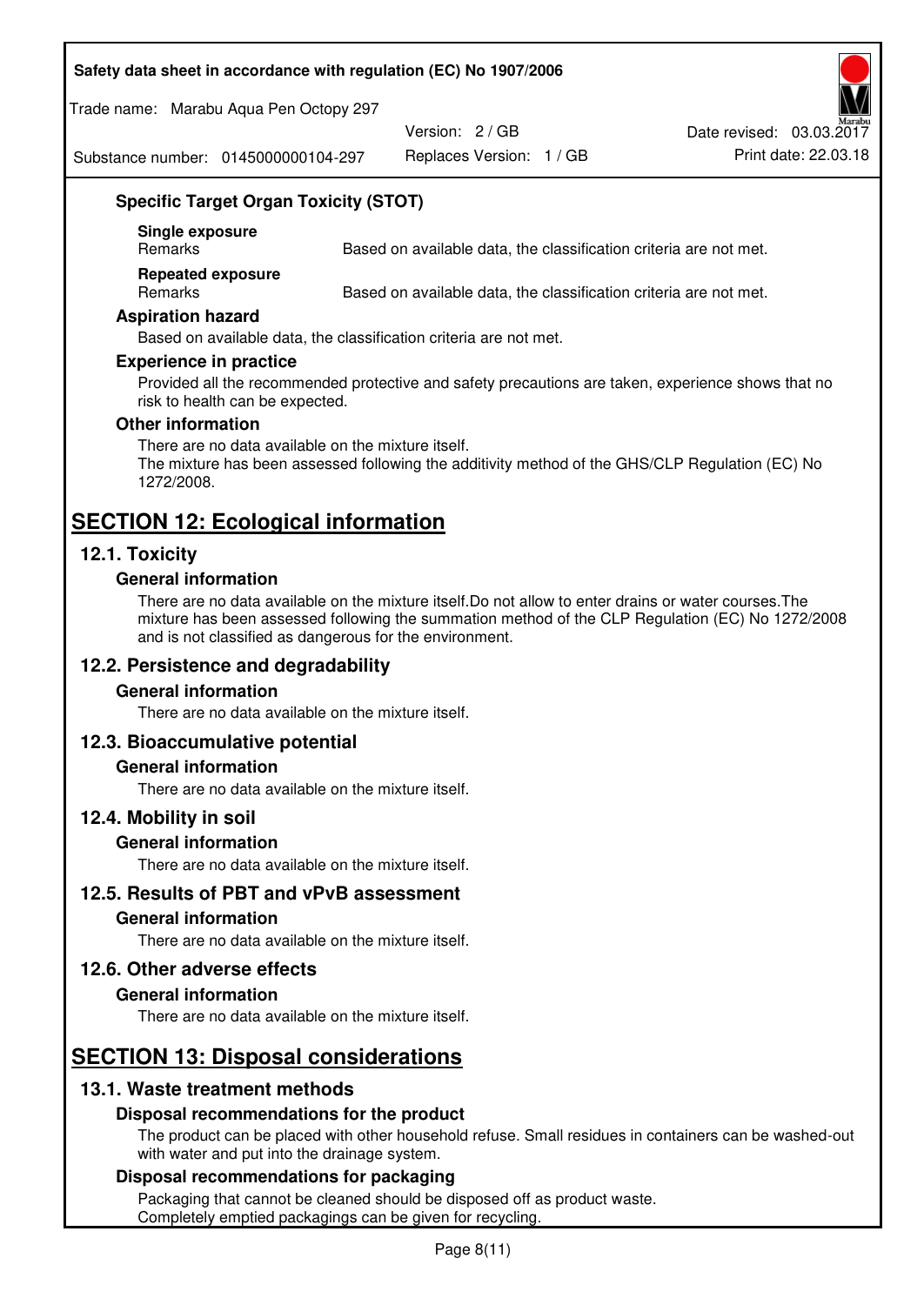| Safety data sheet in accordance with regulation (EC) No 1907/2006                                     |                          |                          |  |  |
|-------------------------------------------------------------------------------------------------------|--------------------------|--------------------------|--|--|
| Trade name: Marabu Aqua Pen Octopy 297                                                                |                          |                          |  |  |
|                                                                                                       | Version: 2 / GB          | Date revised: 03.03.2017 |  |  |
| Substance number: 0145000000104-297                                                                   | Replaces Version: 1 / GB | Print date: 22.03.18     |  |  |
| <b>SECTION 14: Transport information</b>                                                              |                          |                          |  |  |
|                                                                                                       |                          |                          |  |  |
| <b>Land transport ADR/RID</b><br>Non-dangerous goods<br>14.1. UN number                               |                          |                          |  |  |
| $UN -$<br>14.2. UN proper shipping name                                                               |                          |                          |  |  |
| 14.3. Transport hazard class(es)                                                                      |                          |                          |  |  |
| Class                                                                                                 |                          |                          |  |  |
| Label                                                                                                 |                          |                          |  |  |
| 14.4. Packing group                                                                                   |                          |                          |  |  |
| Packing group                                                                                         |                          |                          |  |  |
| Transport category<br>0                                                                               |                          |                          |  |  |
| 14.5. Environmental hazards                                                                           |                          |                          |  |  |
| <b>Marine transport IMDG/GGVSee</b>                                                                   |                          |                          |  |  |
| The product does not constitute a hazardous substance in sea transport.                               |                          |                          |  |  |
| 14.1. UN number                                                                                       |                          |                          |  |  |
| $UN -$                                                                                                |                          |                          |  |  |
| 14.2. UN proper shipping name                                                                         |                          |                          |  |  |
| 14.3. Transport hazard class(es)                                                                      |                          |                          |  |  |
| Class                                                                                                 |                          |                          |  |  |
| Subsidiary risk                                                                                       |                          |                          |  |  |
| 14.4. Packing group                                                                                   |                          |                          |  |  |
| Packing group                                                                                         |                          |                          |  |  |
| 14.5. Environmental hazards                                                                           |                          |                          |  |  |
| no                                                                                                    |                          |                          |  |  |
| <b>Air transport ICAO/IATA</b>                                                                        |                          |                          |  |  |
| The product does not constitute a hazardous substance in air transport.<br>14.1. UN number            |                          |                          |  |  |
| $UN -$<br>14.2. UN proper shipping name                                                               |                          |                          |  |  |
|                                                                                                       |                          |                          |  |  |
| 14.3. Transport hazard class(es)                                                                      |                          |                          |  |  |
| Class                                                                                                 |                          |                          |  |  |
| Subsidiary risk<br>14.4. Packing group                                                                |                          |                          |  |  |
| Packing group                                                                                         |                          |                          |  |  |
| 14.5. Environmental hazards                                                                           |                          |                          |  |  |
| Information for all modes of transport<br>14.6. Special precautions for user                          |                          |                          |  |  |
| Transport within the user's premises:                                                                 |                          |                          |  |  |
| Always transport in closed containers that are upright and secure.                                    |                          |                          |  |  |
| Ensure that persons transporting the product know what to do in the event of an accident or spillage. |                          |                          |  |  |
| <b>Other information</b>                                                                              |                          |                          |  |  |
| 14.7. Transport in bulk according to Annex II of Marpol and the IBC Code                              |                          |                          |  |  |
| no                                                                                                    |                          |                          |  |  |
| <b>SECTION 15: Regulatory information ***</b>                                                         |                          |                          |  |  |
| 15.1. Safety, health and environmental regulations/legislation specific for the substance             |                          |                          |  |  |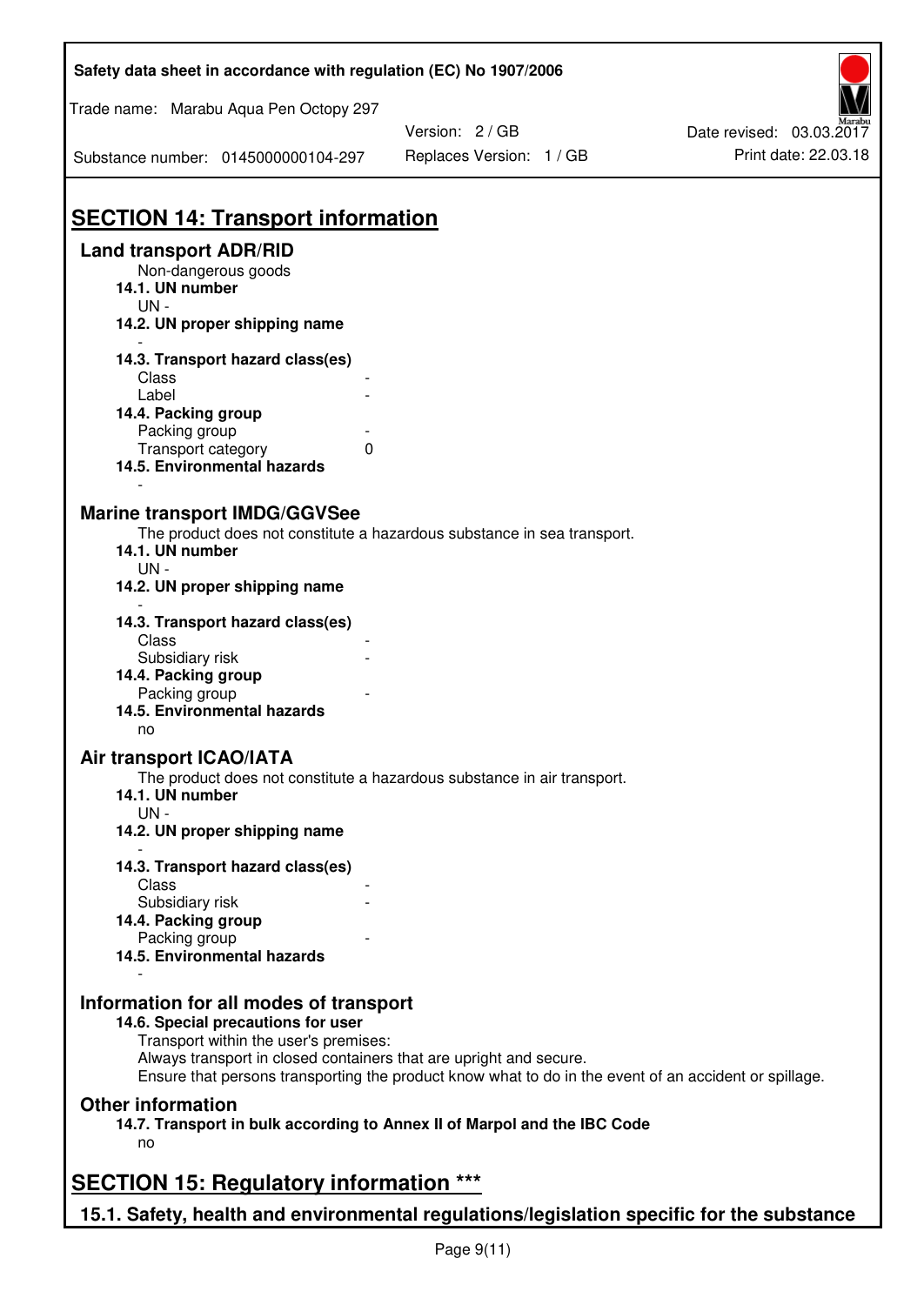| Safety data sheet in accordance with regulation (EC) No 1907/2006 |                                                                                                                                                                                                                                                                                                                                                                                                                                                                   |                                                            |               |  |                                                                                                                                                                                                                                                                                                                                                                                                                  |
|-------------------------------------------------------------------|-------------------------------------------------------------------------------------------------------------------------------------------------------------------------------------------------------------------------------------------------------------------------------------------------------------------------------------------------------------------------------------------------------------------------------------------------------------------|------------------------------------------------------------|---------------|--|------------------------------------------------------------------------------------------------------------------------------------------------------------------------------------------------------------------------------------------------------------------------------------------------------------------------------------------------------------------------------------------------------------------|
|                                                                   | Trade name: Marabu Aqua Pen Octopy 297                                                                                                                                                                                                                                                                                                                                                                                                                            |                                                            |               |  |                                                                                                                                                                                                                                                                                                                                                                                                                  |
|                                                                   | Substance number: 0145000000104-297                                                                                                                                                                                                                                                                                                                                                                                                                               | Version: 2 / GB<br>Replaces Version: 1 / GB                |               |  | Date revised: 03.03.2017<br>Print date: 22.03.18                                                                                                                                                                                                                                                                                                                                                                 |
|                                                                   |                                                                                                                                                                                                                                                                                                                                                                                                                                                                   |                                                            |               |  |                                                                                                                                                                                                                                                                                                                                                                                                                  |
| or mixture                                                        |                                                                                                                                                                                                                                                                                                                                                                                                                                                                   |                                                            |               |  |                                                                                                                                                                                                                                                                                                                                                                                                                  |
| <b>VOC ***</b>                                                    |                                                                                                                                                                                                                                                                                                                                                                                                                                                                   |                                                            |               |  |                                                                                                                                                                                                                                                                                                                                                                                                                  |
| VOC (EU)                                                          |                                                                                                                                                                                                                                                                                                                                                                                                                                                                   | $\mathbf 0$                                                | $\frac{1}{6}$ |  |                                                                                                                                                                                                                                                                                                                                                                                                                  |
| <b>Other information</b>                                          |                                                                                                                                                                                                                                                                                                                                                                                                                                                                   |                                                            |               |  |                                                                                                                                                                                                                                                                                                                                                                                                                  |
|                                                                   | All components are contained in the TSCA inventory or exempted.<br>All components are contained in the AICS inventory.<br>All components are contained in the PICCS inventory.<br>All components are contained in the DSL inventory.<br>All components are contained in the IECSC inventory.<br>All components are contained in the NZIOC inventory.<br>All components are contained in the ENCS inventory.<br>All components are contained in the ECL inventory. |                                                            |               |  |                                                                                                                                                                                                                                                                                                                                                                                                                  |
|                                                                   | 15.2. Chemical safety assessment<br>For this preparation a chemical safety assessment has not been carried out.                                                                                                                                                                                                                                                                                                                                                   |                                                            |               |  |                                                                                                                                                                                                                                                                                                                                                                                                                  |
|                                                                   | <b>SECTION 16: Other information</b>                                                                                                                                                                                                                                                                                                                                                                                                                              |                                                            |               |  |                                                                                                                                                                                                                                                                                                                                                                                                                  |
|                                                                   | Hazard statements listed in Chapter 3                                                                                                                                                                                                                                                                                                                                                                                                                             |                                                            |               |  |                                                                                                                                                                                                                                                                                                                                                                                                                  |
| H301<br>H302                                                      |                                                                                                                                                                                                                                                                                                                                                                                                                                                                   | Toxic if swallowed.<br>Harmful if swallowed.               |               |  |                                                                                                                                                                                                                                                                                                                                                                                                                  |
| H311                                                              |                                                                                                                                                                                                                                                                                                                                                                                                                                                                   | Toxic in contact with skin.                                |               |  |                                                                                                                                                                                                                                                                                                                                                                                                                  |
| H312                                                              |                                                                                                                                                                                                                                                                                                                                                                                                                                                                   | Harmful in contact with skin.                              |               |  |                                                                                                                                                                                                                                                                                                                                                                                                                  |
| H314                                                              |                                                                                                                                                                                                                                                                                                                                                                                                                                                                   | Causes severe skin burns and eye damage.                   |               |  |                                                                                                                                                                                                                                                                                                                                                                                                                  |
| H315                                                              |                                                                                                                                                                                                                                                                                                                                                                                                                                                                   | Causes skin irritation.                                    |               |  |                                                                                                                                                                                                                                                                                                                                                                                                                  |
| H317                                                              |                                                                                                                                                                                                                                                                                                                                                                                                                                                                   | May cause an allergic skin reaction.                       |               |  |                                                                                                                                                                                                                                                                                                                                                                                                                  |
| H318                                                              |                                                                                                                                                                                                                                                                                                                                                                                                                                                                   | Causes serious eye damage.                                 |               |  |                                                                                                                                                                                                                                                                                                                                                                                                                  |
| H331                                                              |                                                                                                                                                                                                                                                                                                                                                                                                                                                                   | Toxic if inhaled.                                          |               |  |                                                                                                                                                                                                                                                                                                                                                                                                                  |
| H335                                                              |                                                                                                                                                                                                                                                                                                                                                                                                                                                                   | May cause respiratory irritation.                          |               |  |                                                                                                                                                                                                                                                                                                                                                                                                                  |
| H373                                                              |                                                                                                                                                                                                                                                                                                                                                                                                                                                                   |                                                            |               |  | May cause damage to organs through prolonged or repeated exposure:                                                                                                                                                                                                                                                                                                                                               |
| H400                                                              |                                                                                                                                                                                                                                                                                                                                                                                                                                                                   | Very toxic to aquatic life.                                |               |  |                                                                                                                                                                                                                                                                                                                                                                                                                  |
| H410                                                              |                                                                                                                                                                                                                                                                                                                                                                                                                                                                   | Very toxic to aquatic life with long lasting effects.      |               |  |                                                                                                                                                                                                                                                                                                                                                                                                                  |
|                                                                   | <b>CLP categories listed in Chapter 3</b>                                                                                                                                                                                                                                                                                                                                                                                                                         |                                                            |               |  |                                                                                                                                                                                                                                                                                                                                                                                                                  |
| Acute Tox. 3                                                      |                                                                                                                                                                                                                                                                                                                                                                                                                                                                   | Acute toxicity, Category 3                                 |               |  |                                                                                                                                                                                                                                                                                                                                                                                                                  |
| Acute Tox. 4                                                      |                                                                                                                                                                                                                                                                                                                                                                                                                                                                   | Acute toxicity, Category 4                                 |               |  |                                                                                                                                                                                                                                                                                                                                                                                                                  |
| Aquatic Acute 1                                                   |                                                                                                                                                                                                                                                                                                                                                                                                                                                                   |                                                            |               |  | Hazardous to the aquatic environment, acute, Category 1                                                                                                                                                                                                                                                                                                                                                          |
| <b>Aquatic Chronic 1</b>                                          |                                                                                                                                                                                                                                                                                                                                                                                                                                                                   |                                                            |               |  | Hazardous to the aquatic environment, chronic, Category 1                                                                                                                                                                                                                                                                                                                                                        |
| Eye Dam. 1<br>Skin Corr. 1B                                       |                                                                                                                                                                                                                                                                                                                                                                                                                                                                   | Serious eye damage, Category 1                             |               |  |                                                                                                                                                                                                                                                                                                                                                                                                                  |
| Skin Irrit. 2                                                     |                                                                                                                                                                                                                                                                                                                                                                                                                                                                   | Skin corrosion, Category 1B<br>Skin irritation, Category 2 |               |  |                                                                                                                                                                                                                                                                                                                                                                                                                  |
| Skin Sens. 1                                                      |                                                                                                                                                                                                                                                                                                                                                                                                                                                                   | Skin sensitization, Category 1                             |               |  |                                                                                                                                                                                                                                                                                                                                                                                                                  |
| STOT RE 2                                                         |                                                                                                                                                                                                                                                                                                                                                                                                                                                                   |                                                            |               |  | Specific target organ toxicity - repeated exposure, Category 2                                                                                                                                                                                                                                                                                                                                                   |
| STOT SE 3                                                         |                                                                                                                                                                                                                                                                                                                                                                                                                                                                   |                                                            |               |  | Specific target organ toxicity - single exposure, Category 3                                                                                                                                                                                                                                                                                                                                                     |
|                                                                   | <b>Supplemental information</b>                                                                                                                                                                                                                                                                                                                                                                                                                                   |                                                            |               |  |                                                                                                                                                                                                                                                                                                                                                                                                                  |
| legislation.                                                      |                                                                                                                                                                                                                                                                                                                                                                                                                                                                   |                                                            |               |  | Relevant changes compared with the previous version of the safety data sheet are marked with: ***<br>This information is based on our present state of knowledge. However, it should not constitute a<br>guarantee for any specific product properties and shall not establish a legally valid relationship.<br>The information in this Safety Data Sheet is based on the present state of knowledge and current |
|                                                                   | construed as any guarantee of technical performance or suitability for particular applications.<br>to the supplier and obtaining written handling instructions.                                                                                                                                                                                                                                                                                                   |                                                            |               |  | It provides guidance on health, safety and environmental aspects of the product and should not be<br>The product should not be used for purposes other than those shown in Section 1 without first referring                                                                                                                                                                                                     |
|                                                                   | for ensuring that the requirements of relevant legislation are complied with.                                                                                                                                                                                                                                                                                                                                                                                     |                                                            |               |  | As the specific conditions of use of the product are outside the supplier's control, the user is responsible                                                                                                                                                                                                                                                                                                     |
|                                                                   |                                                                                                                                                                                                                                                                                                                                                                                                                                                                   |                                                            |               |  | The information contained in this safety data sheet does not constitute the user's own assessment of                                                                                                                                                                                                                                                                                                             |